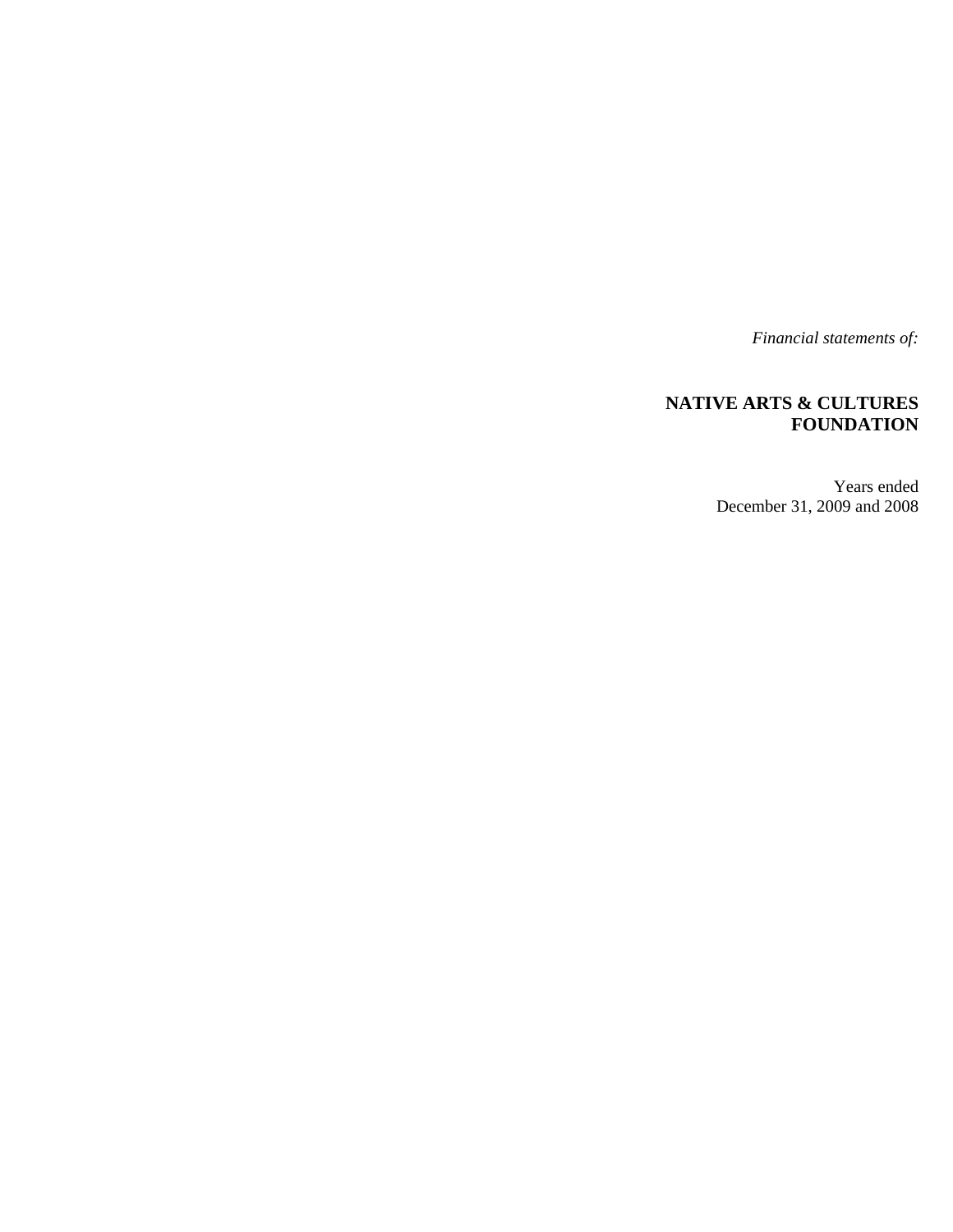### **CONTENTS NATIVE ARTS & CULTURES FOUNDATION** YEARS ENDED DECEMBER 31, 2009 AND 2008

|                                                           | Page           |
|-----------------------------------------------------------|----------------|
| Independent auditor's report                              | 1              |
| Financial statements:                                     |                |
| Statements of financial position                          | 2              |
| Statements of activities and change in net assets         | 3              |
| Statements of cash flows                                  | $\overline{4}$ |
| Notes to financial statements                             | $5-9$          |
| Independent auditor's report on supplementary information | 10             |
| Supplementary information to financial statements:        |                |
| Schedules of expenses                                     | 11             |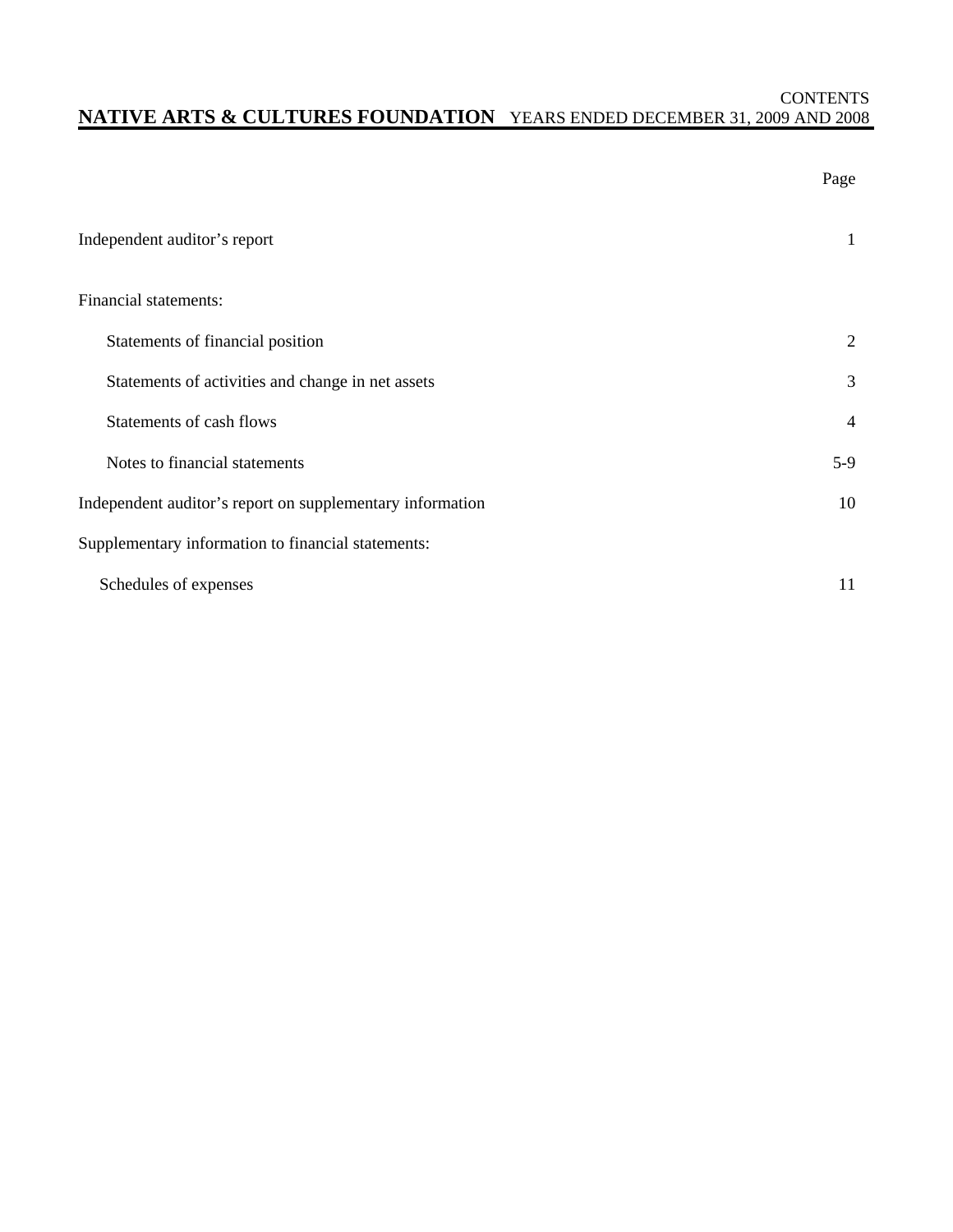

#### Schechter Dokken Kanter Andrews & Selcer Ltd Suite 1600 100 Washington Avenue South Minneapolis, MN 55401-2192 Phone 612-332-5500 Fax 612-332-1529 E-mail info@sdkcpa.com INDEPENDENT AUDITOR'S REPORT Board of Directors Native Arts & Cultures Foundation Vancouver, WA We have audited the accompanying statements of financial position of Native Arts  $\&$ Cultures Foundation (a nonprofit organization) as of December 31, 2009 and 2008, and the related statements of activities and change in net assets and cash flows for the years then ended. These financial statements are the responsibility of the Organization's management. Our responsibility is to express an opinion on these financial statements based on our audits. We conducted our audits in accordance with auditing standards generally accepted in the United States of America. Those standards require that we plan and perform the audit to obtain reasonable assurance about whether the financial statements are free of material misstatement. An audit includes examining, on a test basis, evidence supporting the amounts and disclosures in the financial statements. An audit also includes assessing the accounting principles used and significant estimates made by management, as well as evaluating the overall financial statement presentation. We believe that our audits provide a reasonable basis for our opinion. In our opinion, the financial statements referred to above present fairly, in all material respects, the financial position of Native Arts & Cultures Foundation as of December 31, 2009 and 2008, and the changes in its net assets and its cash flows for the years then ended in conformity with accounting principles generally accepted in the United States of America.

www.sdkcpa.com

Schechter Dokken Kanter Andrews + Silver Ltd.

April 26, 2010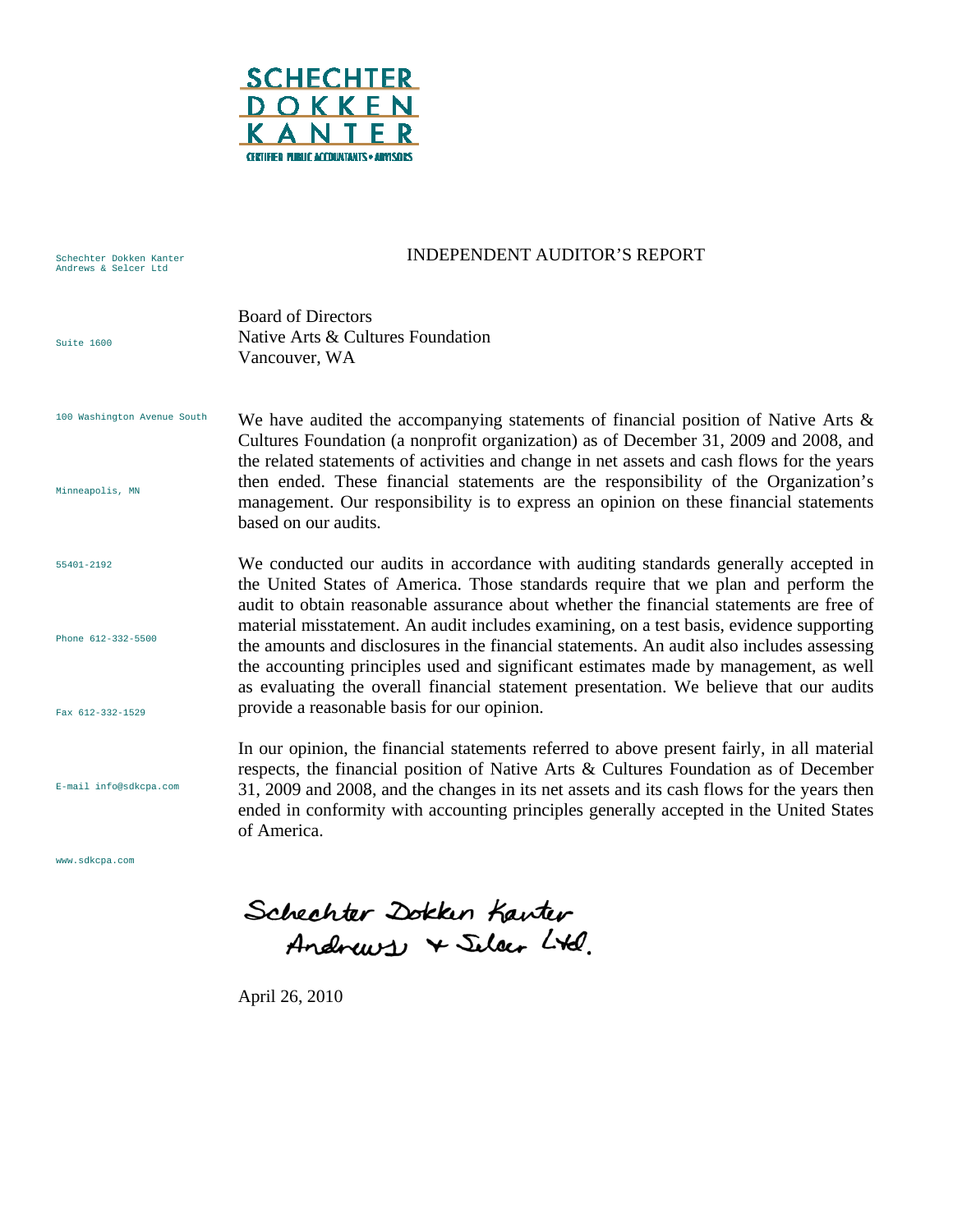# STATEMENTS OF FINANCIAL POSITION

# **NATIVE ARTS & CULTURES FOUNDATION** DECEMBER 31

|                                  | 2009             |      | 2008      |
|----------------------------------|------------------|------|-----------|
| Assets:                          |                  |      |           |
| Current assets:                  |                  |      |           |
| Cash and cash equivalents        | \$<br>2,393,601  | $\$$ | 268,055   |
| Pledge receivable                |                  |      | 500,000   |
| Prepaid expenses                 | 11,125           |      |           |
| Total current assets             | 2,404,726        |      | 768,055   |
| Equipment                        | 12,418           |      |           |
| Less accumulated depreciation    | 632              |      |           |
|                                  | 11,786           |      |           |
| Other assets:                    |                  |      |           |
| Cash held for long-term purposes |                  |      | 7,152,513 |
| Investments                      | 9,473,509        |      |           |
|                                  | 9,473,509        |      | 7,152,513 |
|                                  | \$<br>11,890,021 | \$   | 7,920,568 |
| Liabilities and net assets:      |                  |      |           |
| Current liabilities:             |                  |      |           |
| Accounts payable                 | \$<br>31,808     | \$   | 96,681    |
| Accrued expenses                 | 5,836            |      |           |
| Total current liabilities        | 37,644           |      | 96,681    |
| Net assets:                      |                  |      |           |
| Unrestricted:                    |                  |      |           |
| Undesignated                     | 352,377          |      | 323,887   |
| Board designated                 | 1,500,000        |      | 1,000,000 |
|                                  | 1,852,377        |      | 1,323,887 |
| Temporarily restricted           | 1,000,000        |      | 1,500,000 |
| Permanently restricted           | 9,000,000        |      | 5,000,000 |
| Total net assets                 | 11,852,377       |      | 7,823,887 |
|                                  | \$<br>11,890,021 | \$   | 7,920,568 |

See notes to financial statements.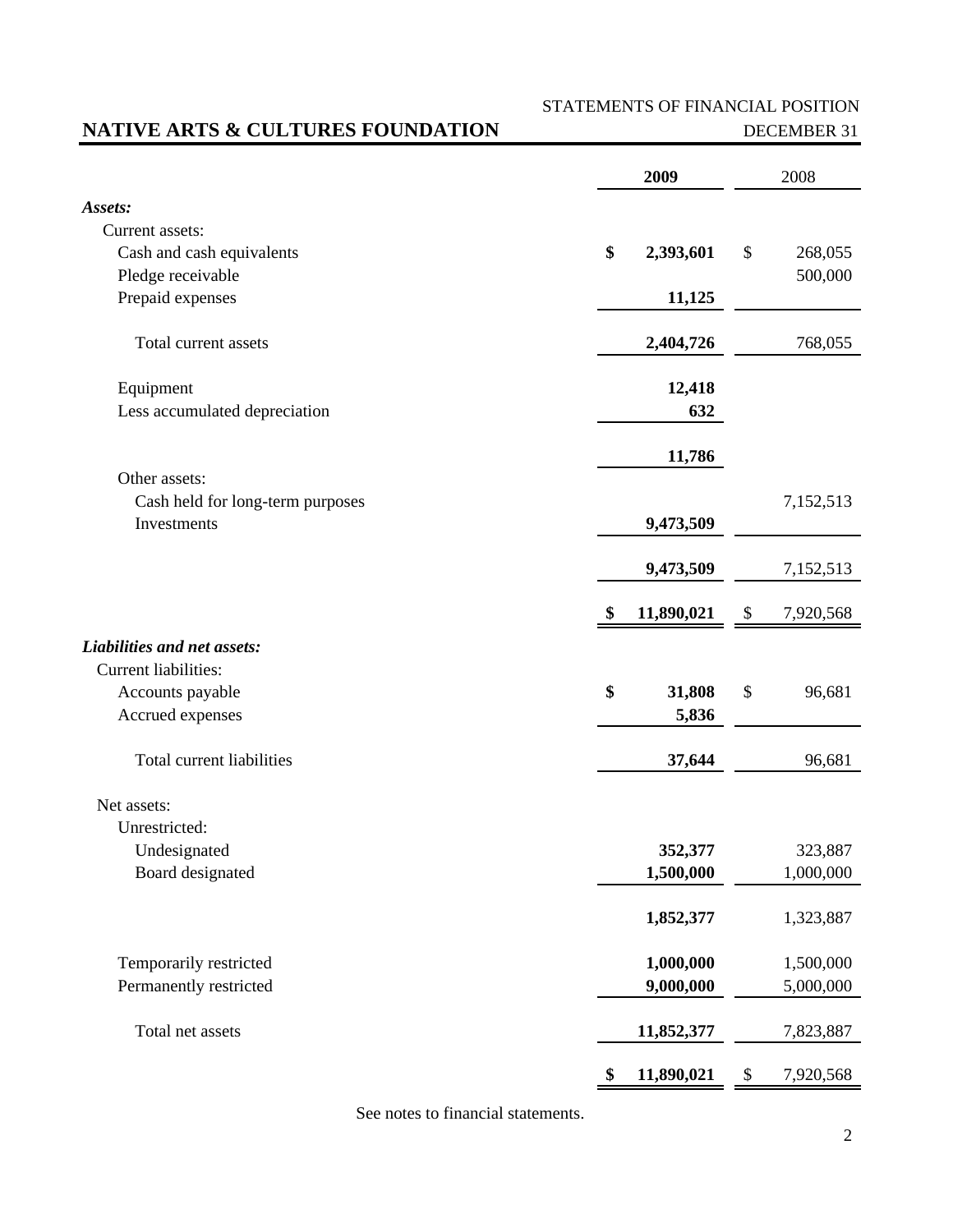# **NATIVE ARTS & CULTURES FOUNDATION**

|                                | 2009 |                     |    |                                  |    |                                  |                  |
|--------------------------------|------|---------------------|----|----------------------------------|----|----------------------------------|------------------|
|                                |      | <b>Unrestricted</b> |    | <b>Temporarily</b><br>restricted |    | <b>Permanently</b><br>restricted | <b>Total</b>     |
| Revenues:                      |      |                     |    |                                  |    |                                  |                  |
| Grants                         |      |                     | \$ | 500,000                          | \$ | 4,000,000                        | \$<br>4,500,000  |
| Contributions                  | \$   | 2,275               |    |                                  |    |                                  | 2,275            |
| Tribal government              |      | 100,000             |    |                                  |    |                                  | 100,000          |
| Investment income              |      | 124,483             |    |                                  |    |                                  | 124,483          |
| Unrealized loss on investments |      | (77, 149)           |    |                                  |    |                                  | (77, 149)        |
| Release from restriction       |      | 1,000,000           |    | (1,000,000)                      |    |                                  |                  |
| Total support and revenue      |      | 1,149,609           |    | (500,000)                        |    | 4,000,000                        | 4,649,609        |
| Functional expenses:           |      |                     |    |                                  |    |                                  |                  |
| Program services               |      | 42,134              |    |                                  |    |                                  | 42,134           |
| Management and general         |      | 450,123             |    |                                  |    |                                  | 450,123          |
| Fundraising                    |      | 128,862             |    |                                  |    |                                  | 128,862          |
| Total expenses                 |      | 621,119             |    |                                  |    |                                  | 621,119          |
| Change in net assets           |      | 528,490             |    | (500,000)                        |    | 4,000,000                        | 4,028,490        |
| Net assets, beginning          |      | 1,323,887           |    | 1,500,000                        |    | 5,000,000                        | 7,823,887        |
| Net assets, ending             | \$   | 1,852,377           | \$ | 1,000,000                        | \$ | 9,000,000                        | \$<br>11,852,377 |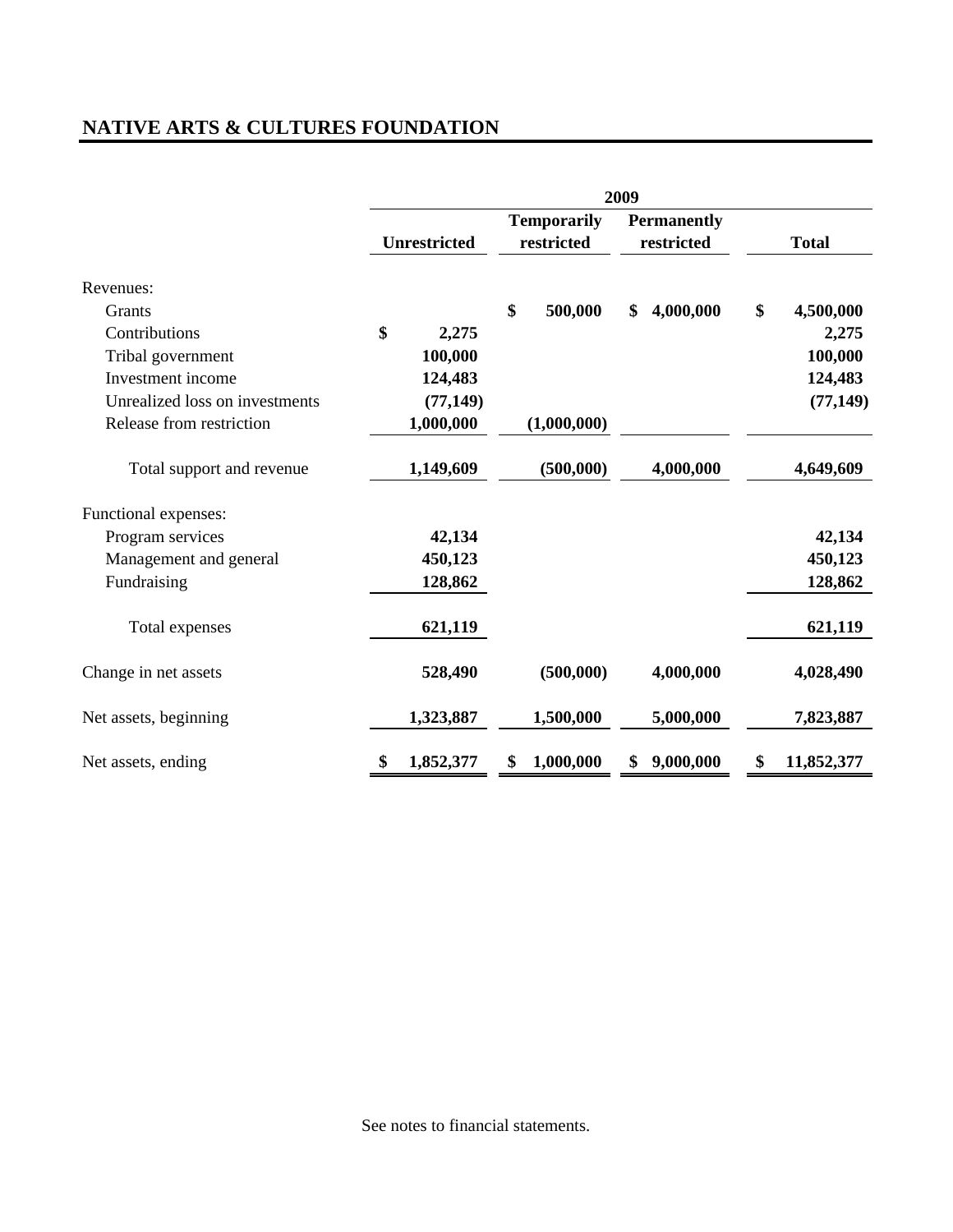| 2008             |                 |                 |                  |  |  |
|------------------|-----------------|-----------------|------------------|--|--|
|                  | Temporarily     | Permanently     |                  |  |  |
| Unrestricted     | restricted      | restricted      | Total            |  |  |
|                  |                 |                 |                  |  |  |
| \$<br>500,000    | \$<br>1,000,000 | \$<br>5,000,000 | \$<br>6,500,000  |  |  |
| 1,000,500        | 500,000         |                 | 1,500,500        |  |  |
| 49,558           |                 |                 | 49,558           |  |  |
|                  |                 |                 |                  |  |  |
| 1,550,058        | 1,500,000       | 5,000,000       | 8,050,058        |  |  |
| 2,155<br>224,016 |                 |                 | 2,155<br>224,016 |  |  |
| 226,171          |                 |                 | 226,171          |  |  |
| 1,323,887        | 1,500,000       | 5,000,000       | 7,823,887        |  |  |
| 1,323,887<br>S   | 1,500,000<br>\$ | 5,000,000<br>\$ | 7,823,887<br>\$  |  |  |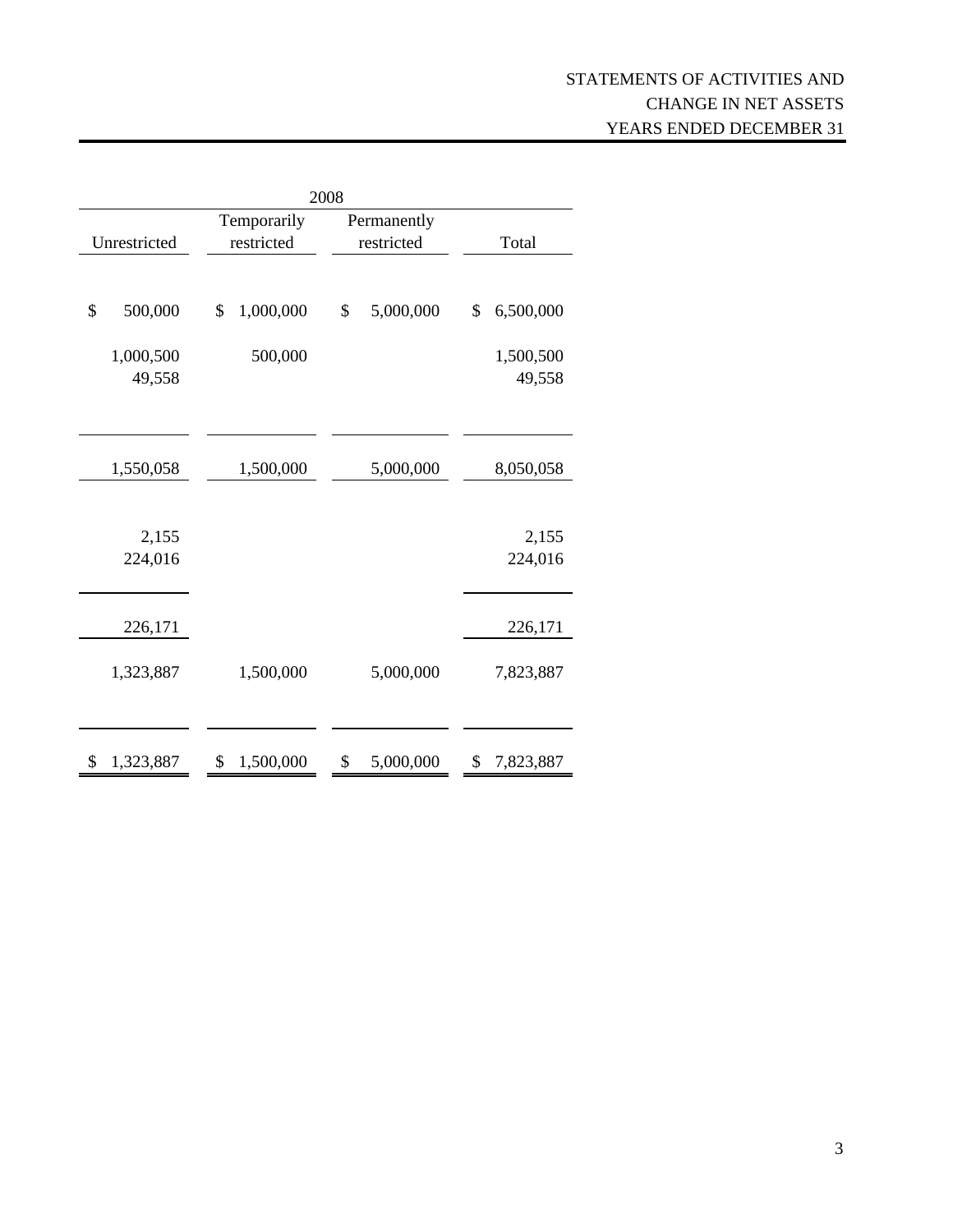# **NATIVE ARTS & CULTURES FOUNDATION** YEARS ENDED DECEMBER 31

# STATEMENTS OF CASH FLOWS

|                                                                    | 2009            | 2008            |
|--------------------------------------------------------------------|-----------------|-----------------|
| Cash flows from operating activities:                              |                 |                 |
| Change in net assets                                               | \$<br>4,028,490 | \$<br>7,823,887 |
| Adjustments to reconcile change in net assets to net cash          |                 |                 |
| provided by operating activities:                                  |                 |                 |
| Depreciation                                                       | 632             |                 |
| Unrealized loss on investments                                     | 77,149          |                 |
| Contributions restricted for long-term purposes                    | (4,000,000)     | (5,000,000)     |
| (Increase) decrease in assets:                                     |                 |                 |
| Pledges receivable                                                 | 500,000         | (500,000)       |
| Prepaid expenses                                                   | (11, 125)       |                 |
| Increase (decrease) in liabilities:                                |                 |                 |
| Accounts payable                                                   | (64, 873)       | 96,681          |
| Accrued expenses                                                   | 5,836           |                 |
| Net cash provided by operating activities                          | 536,109         | 2,420,568       |
| Cash flows from investing activities:                              |                 |                 |
| Cash held for long-term purposes                                   | 7,152,513       | (7, 152, 513)   |
| Purchase of:                                                       |                 |                 |
| Equipment                                                          | (12, 418)       |                 |
| Investments                                                        | (9,550,658)     |                 |
| Net cash used in investing activities                              | (2,410,563)     | (7, 152, 513)   |
| Cash flows from financing activities, contributions restricted for |                 |                 |
| long-term purposes                                                 | 4,000,000       | 5,000,000       |
| Net increase in cash and cash equivalents                          | 2,125,546       | 268,055         |
| Cash and cash equivalents, beginning of year                       | 268,055         |                 |
| Cash and cash equivalents, end of year                             | \$<br>2,393,601 | \$<br>268,055   |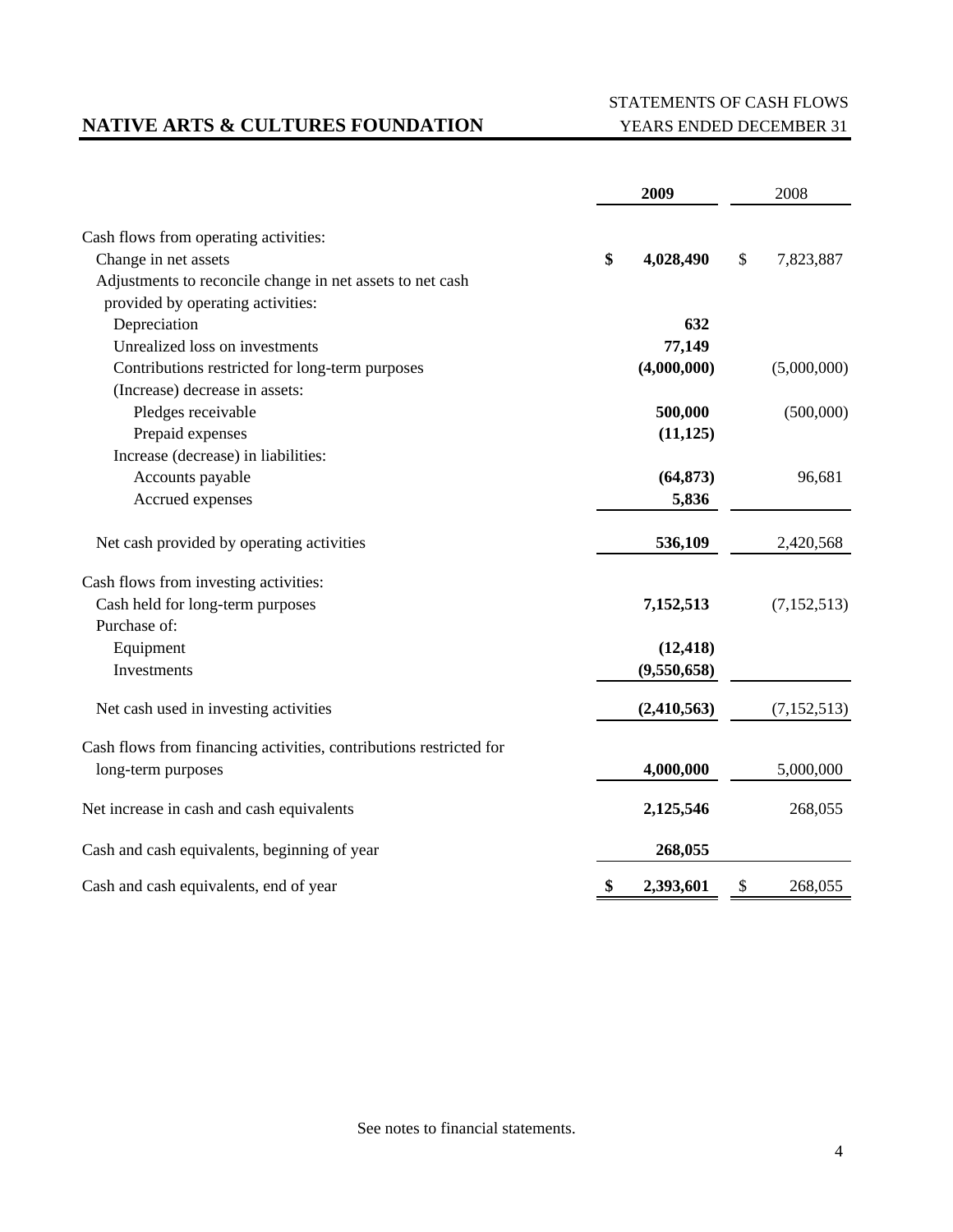#### NOTES TO FINANCIAL STATEMENTS **NATIVE ARTS & CULTURES FOUNDATION** YEARS ENDED DECEMBER 31, 2009 AND 2008

1. Nature of business and summary of significant accounting policies:

Nature of business:

The Native Arts and Cultures Foundation (NACF or the Foundation) was established to promote the revitalization, appreciation, and perpetuation of Native arts and cultures in all sectors of society through philanthropy and partnership, ensuring a path that benefits present and future generations of indigenous peoples in America. The Foundation is the first permanently endowed national philanthropic foundation dedicated exclusively to Native arts and cultures. Through grant-making, partnerships, and convenings, NACF will focus on strengthening the Native arts and cultures field, indigenous artists and communities.

Financial statement presentation:

Net assets, revenues, expenses, gains and losses are classified based on the existence or absence of donor-imposed restrictions. Accordingly, net assets of the Foundation and changes therein are classified and reported as follows:

*Unrestricted* – Resources over which the board of directors has discretionary control. Designated amounts represent those revenues which the board has set aside for a particular purpose.

*Temporarily restricted* – Those resources subject to donor imposed restrictions which will be satisfied by actions of the Foundation or passage of time.

*Permanently restricted* – Those resources subject to a donor imposed restriction that they be maintained permanently by the Foundation. The donors of these resources permitted the Foundation to use all or part of the income earned, including capital appreciation, or related investments for unrestricted or temporarily restricted purposes.

#### Use of estimates:

The preparation of financial statements in conformity with accounting principles generally accepted in the United States of America requires management to make estimates and assumptions that affect the reported amounts of assets and liabilities and disclosure of contingent assets and liabilities at the date of the financial statements and the reported amounts of revenues and expenses during the reporting period. Actual results could differ from those estimates.

#### Cash and cash equivalents:

The Foundation considers all money market funds and financial instruments with an original maturity date of 90 days or less to be cash equivalents. The Foundation maintains its cash in bank deposit accounts, which at times may exceed federally insured limits.

Cash and cash equivalents at December 31, 2009 include certificates of deposit with an original maturity of one month, earning interest at an annual rate of 4%. At December 31, 2008, there were certificate of deposits with an original maturity of one to three months, earning interest at an annual rate ranging between 1% and 1.33%.

#### Receivables:

Pledges receivable are recognized when a signed agreement is received. Pledges to give that are expected to be collected within one year are recorded at their net realizable value.

#### Equipment:

Equipment is recorded at cost, if purchased, and at fair value, if donated. The Foundation depreciates equipment over their estimated useful lives (3 to 7 years) by the straight-line method of depreciation.

#### Fair value measurements:

The Foundation follows a standard that establishes a framework for measuring fair value, establishes a fair value hierarchy based on the quality of inputs used to measure fair value, and requires expanded disclosures about fair value measurements. The Foundation accounts for a significant portion of its financial instruments at fair value or considers fair value in their measurement. The Foundation also accounts for certain assets at fair value under applicable industry guidance.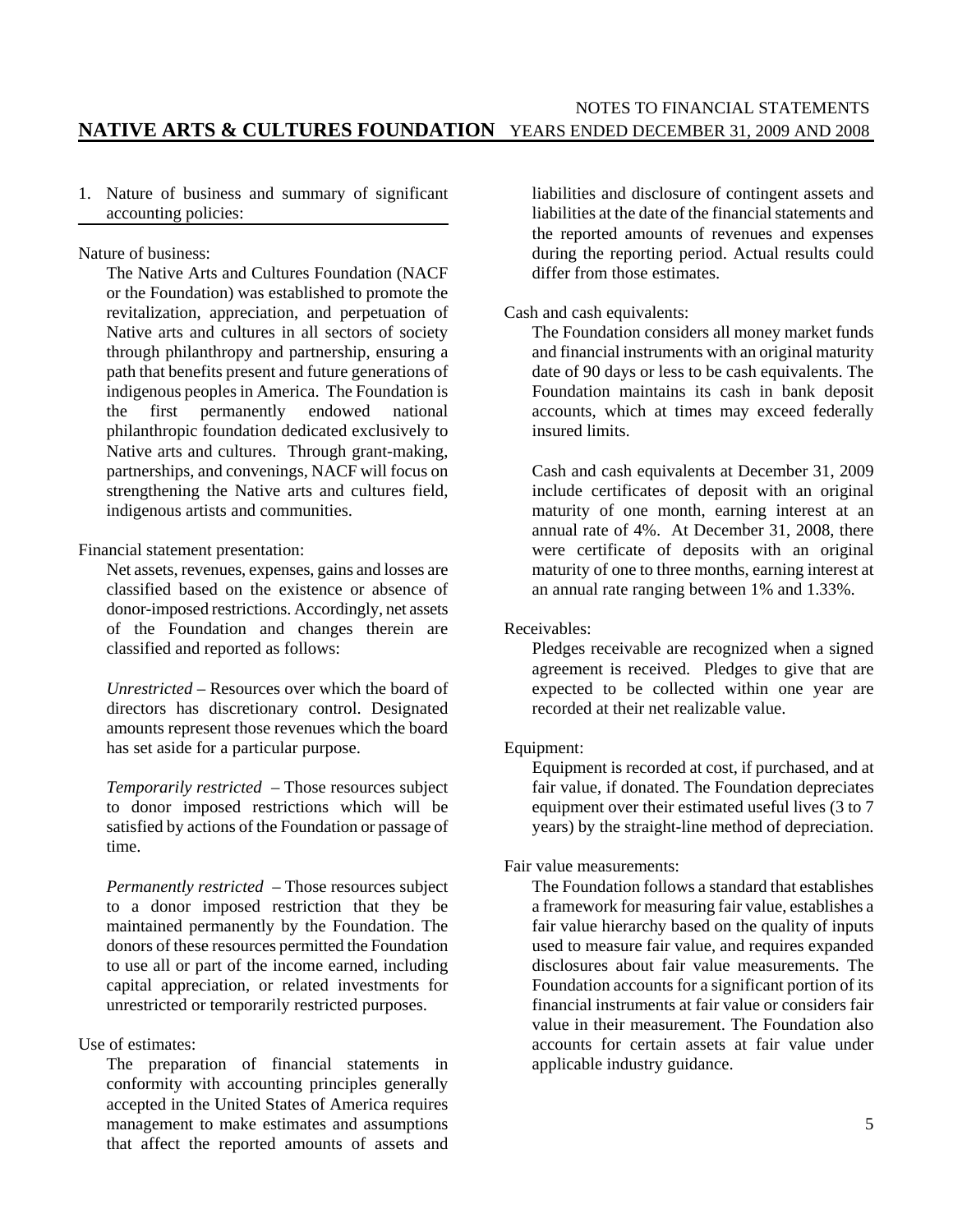1. Nature of business and summary of significant accounting policies (continued):

Fair value hierarchy:

In accordance with the standard on fair value measurements, the Foundation has categorized its financial instruments based on the priority of the inputs to the valuation technique, into a three-level fair value hierarchy. The fair value hierarchy gives the highest priority to quoted prices in active markets for identical assets or liabilities (Level 1) and the lowest priority to unobservable inputs (Level 3). If the inputs used to measure the financial instruments fall within different levels of the hierarchy, the categorization is based on the lowest level input that is significant to the fair value of the instrument.

The following table presents the Foundation's fair value for those assets measured at fair value on a recurring basis at December 31, 2009:

|                                                    |             | Level 1 Level 2 Level 3 | Total                    |
|----------------------------------------------------|-------------|-------------------------|--------------------------|
| Mutual funds<br>Equity<br>Fixed income $6,387,402$ | \$3,086,069 |                         | \$3,086,069<br>6,387,402 |
|                                                    | \$9.473.471 |                         | 9,473,471                |
| Cash held for<br>investment<br>purposes            |             |                         | 38                       |
|                                                    |             |                         |                          |

The Foundation had no assets measured at fair value on a recurring basis at December 31, 2008.

#### Revenue recognition:

Contributions, including unconditional promises to give, are recognized as unrestricted, temporarily restricted, or permanently restricted support, depending on the existence and/or nature of any donor restrictions.

All donor-restricted support is reported as an increase in the temporarily or permanently restricted net assets, depending on the nature of the restriction. When a restriction expires (that is, when a stipulated time restriction ends or purpose restriction is accomplished), temporarily restricted net assets are reclassified to unrestricted net assets and reported in the statement of activities as net assets released from restrictions.

Unconditional contribution pledges are recognized as revenues or gains in the period received and as assets, decreases of liabilities, or expenses depending on the form of the benefits received. Conditional contributions are recognized when the conditions on which they depend are substantially met.

Income taxes:

Effective January 1, 2009, the Foundation adopted the provisions of Accounting for Uncertainty in Income Taxes. This standard clarifies the accounting for uncertainty in income taxes recognized in an entity's financial statements and prescribes a recognition threshold for the financial statement recognition of tax positions taken or expected to be taken on a tax return that are not certain to be realized. The implementation of this standard had no impact on the Foundation's financial statements.

The Foundation qualifies as a tax-exempt organization described in Section  $501(c)(3)$  and is not a private foundation under Section 509(a)(2) of the Internal Revenue Code. As such, it is exempt from federal unemployment taxes and State of Washington sales tax, but is subject to federal and state income taxes on net unrelated business income. The Foundation currently has no unrelated business income.

The Foundation's income tax returns are subject to review and examination by federal and state authorities. The tax return for 2008 is open to examination by federal authorities.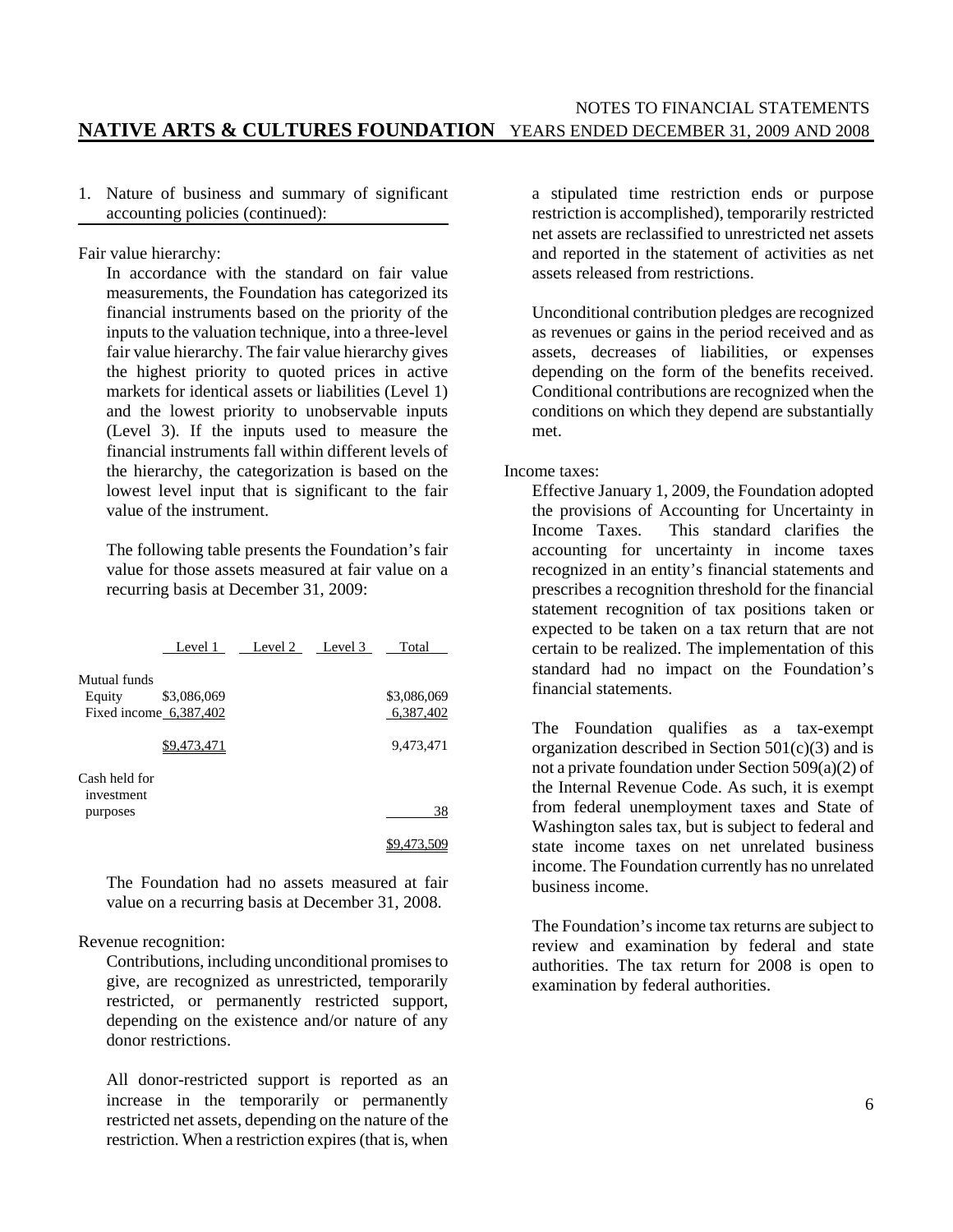#### NOTES TO FINANCIAL STATEMENTS **NATIVE ARTS & CULTURES FOUNDATION** YEARS ENDED DECEMBER 31, 2009 AND 2008

1. Nature of business and summary of significant accounting policies (continued):

Functional allocation of expense:

Salaries and related expenses are allocated based on estimates of time spent on programs. Other expenses, not directly identifiable by program or supporting service, are allocated based on the best estimates of management.

Subsequent events:

In preparing these financial statements, the Foundation has evaluated events and transactions for potential recognition or disclosure through April 26, 2010, the date financial statements were available for issuance.

#### 2. Investments:

The following summarizes the Foundation's investments at December 31, 2009 and 2008:

|                           | 2009 |                    |   |  |
|---------------------------|------|--------------------|---|--|
| Cash and cash equivalents | SS.  | 38                 | S |  |
| Mutual funds:             |      |                    |   |  |
| Equity                    |      | 3,086,069          |   |  |
| Fixed income              |      | 6,387,402          |   |  |
|                           |      | <u>\$9.473.509</u> |   |  |

3. Concentration of support:

For the year ended December 31, 2008, the pledge receivable was due from a single donor.

Approximately 99% of 2008 tribal government contributions were from a single tribe.

Grant revenues for 2009 and 2008 were entirely from a single grantor.

4. Operating lease:

The Foundation leases its office facilities under a longterm, non-cancelable operating lease agreement which expires June 30, 2012. The lease provides for increases in future minimum annual rental payments. Lease expense totaled \$6,625 and \$0 during 2009 and 2008, respectively.

On January 15, 2010 the Foundation amended the lease agreement to expand the office space leased which consequently increased the future minimum rental payments.

The following is a schedule by year of future minimum rental payments required under the amended operating lease agreements:

| Year ending<br>December 31 | Amount                           |
|----------------------------|----------------------------------|
| 2010<br>2011<br>2012       | \$<br>27,875<br>36,400<br>18,600 |
|                            |                                  |

#### 5. Temporarily restricted net assets:

Temporarily restricted net assets at December 31, 2009 and 2008 were time restricted. Net assets were released from donor restrictions and reclassified to unrestricted net assets when the timing specified by the donors had been met.

#### 6. Endowment and permanently restricted net assets::

The Foundation's endowment funds consisted of \$9,000,000 and \$5,000,000 of donor-restricted funds at December 31, 2009 and 2008, respectively, and \$1,500,000 and \$1,000,000 of board-restricted endowment funds at December 31, 2009 and 2008, respectively.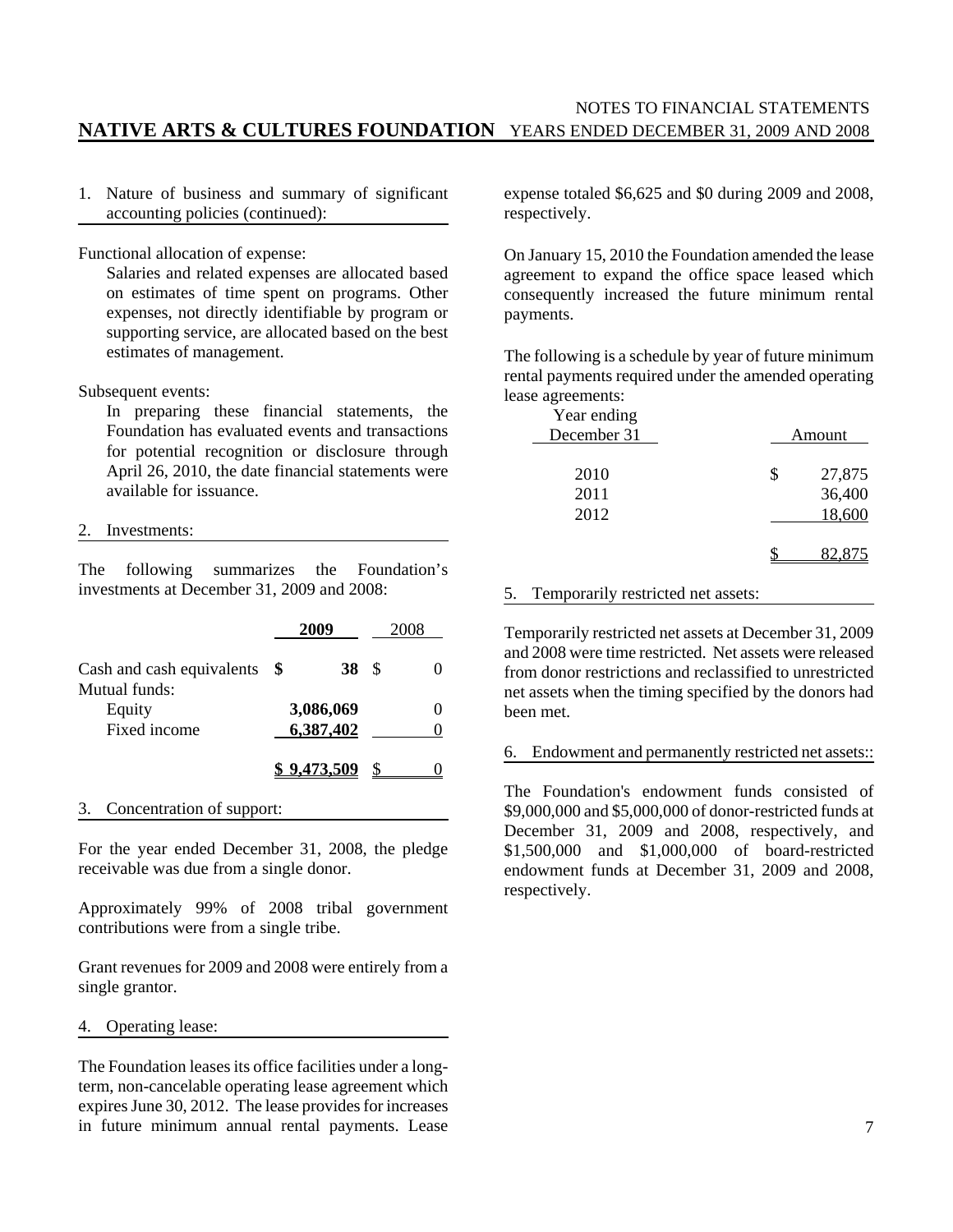#### 6. Endowment and permanently restricted net assets (continued):

Net assets of the endowment funds are classified and reported based on the existence or absence of donorimposed restrictions. The board of directors of the Foundation has interpreted the State's Uniform Prudent Management of Institutional Funds Act (UPMIFA) as requiring the preservation of the fair value of the original gift as of the gift date of the donor-restricted endowment funds absent explicit donor stipulations to the contrary. As a result of this interpretation, the Foundation classifies as permanently restricted net assets (a) the original value of gifts donated to the permanent endowment, (b) the original value of subsequent gifts to the permanent endowment, and (c) accumulations to the permanent endowment made in accordance with the direction of the applicable donor gift instrument at the time the accumulation is added to the fund. The remaining portion of the donor-restricted endowment fund that is not classified in permanently restricted net assets is classified as temporarily restricted net assets until those amounts are appropriated for expenditure by the Foundation in a manner consistent with the standard of prudence prescribed by UPMIFA. The Foundation considered all amounts earned on the endowment fund to be appropriated for current use.

Donor restricted endowment funds are co-mingled with the overall investments of the Foundation and are subject to the investment policies of the Foundation with an overall goal of long-term capital appreciation with preservation of capital. The strategy of the Foundation is to maintain a balanced, diversified portfolio with specific asset allocation targets. To manage risk, the investment policy also limits the types of investments the Foundation can hold.

The Foundation is currently in the process of adopting a policy in order to maintain an appropriate purchasing level.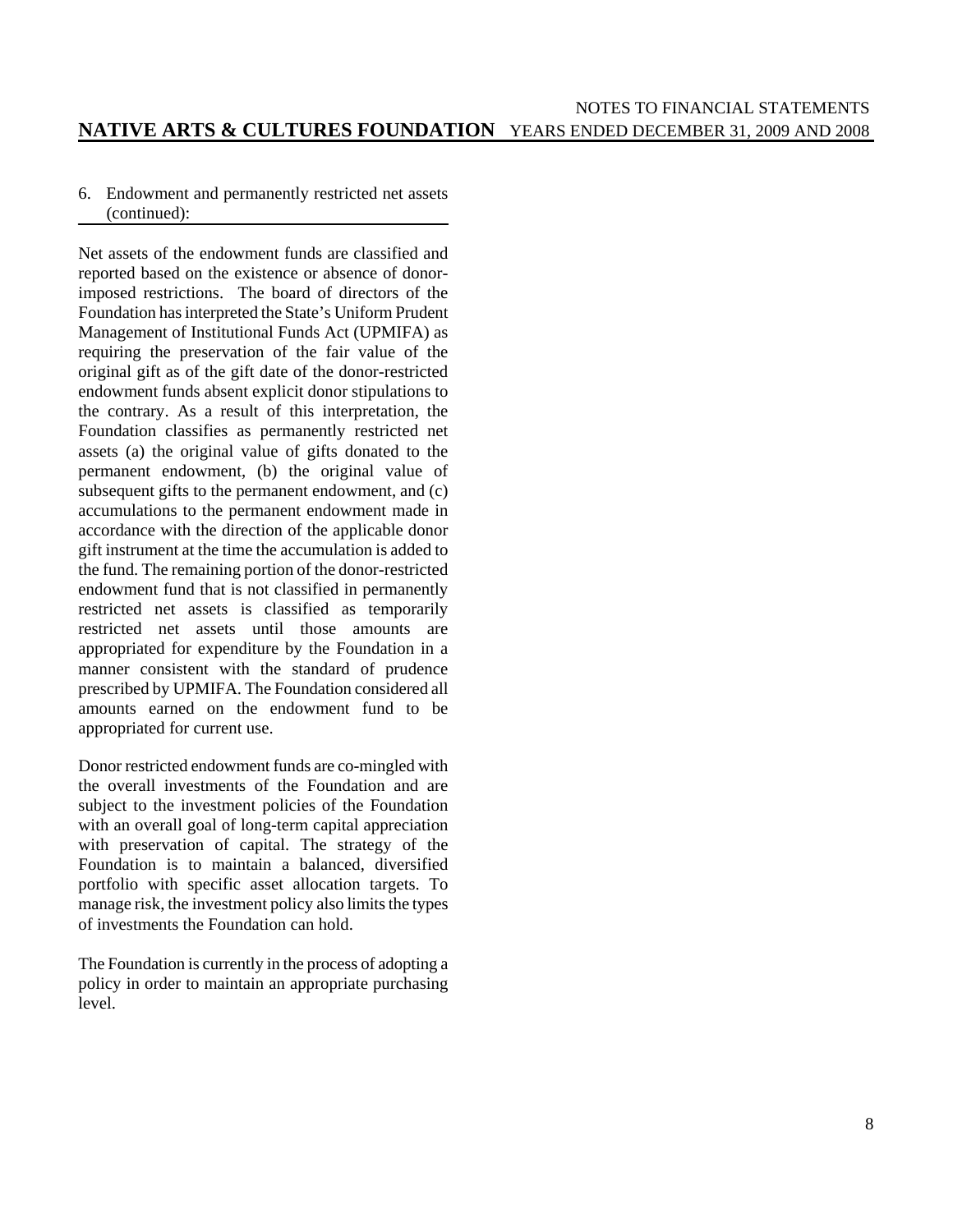### NOTES TO FINANCIAL STATEMENTS **NATIVE ARTS & CULTURES FOUNDATION** YEARS ENDED DECEMBER 31, 2009 AND 2008

#### 6. Endowment and permanently restricted net assets: (continued):

Endowment net asset composition by type for the years ended December 31 is as follows:

|                                                                      | 2009                |                                  |                              |  |
|----------------------------------------------------------------------|---------------------|----------------------------------|------------------------------|--|
|                                                                      | <b>Unrestricted</b> | <b>Permanently</b><br>restricted | <b>Total</b>                 |  |
| Donor-restricted endowment funds<br>Board-designated endowment funds | 1,500,000<br>S      | \$<br>9,000,000                  | \$<br>9,000,000<br>1,500,000 |  |
|                                                                      | 1,500,000           | 9,000,000                        | 10,500,000<br>S.             |  |
|                                                                      |                     | 2008                             |                              |  |
|                                                                      | Unrestricted        | Permanently<br>restricted        | Total                        |  |
| Donor-restricted endowment funds<br>Board-designated endowment funds | 1,000,000           | \$<br>5,000,000                  | \$<br>5,000,000<br>1,000,000 |  |
|                                                                      | 1,000,000<br>\$     | 5,000,000<br>S                   | 6,000,000<br>S               |  |

The following is a summary of endowment funds subject to UPMIFA as of and for the years ended December 31, 2009 and 2008:

|                                     | Unrestricted |                      | Permanently<br>restricted |   | Total      |
|-------------------------------------|--------------|----------------------|---------------------------|---|------------|
| Endowment assets, January 1, 2008   | \$           | $\overline{0}$<br>\$ | $\overline{0}$            | S | $\theta$   |
| Donor-restricted contributions      |              |                      | 5,000,000                 |   | 5,000,000  |
| Board-designated endowment funds    | 1,000,000    |                      |                           |   | 1,000,000  |
| Endowment assets, December 31, 2008 | 1,000,000    |                      | 5,000,000                 |   | 6,000,000  |
| Donor-restricted contributions      |              |                      | 4,000,000                 |   | 4,000,000  |
| Board-designated endowment funds    | 500,000      |                      |                           |   | 500,000    |
|                                     | .500.000     |                      | 9.000.000                 |   | 10.500.000 |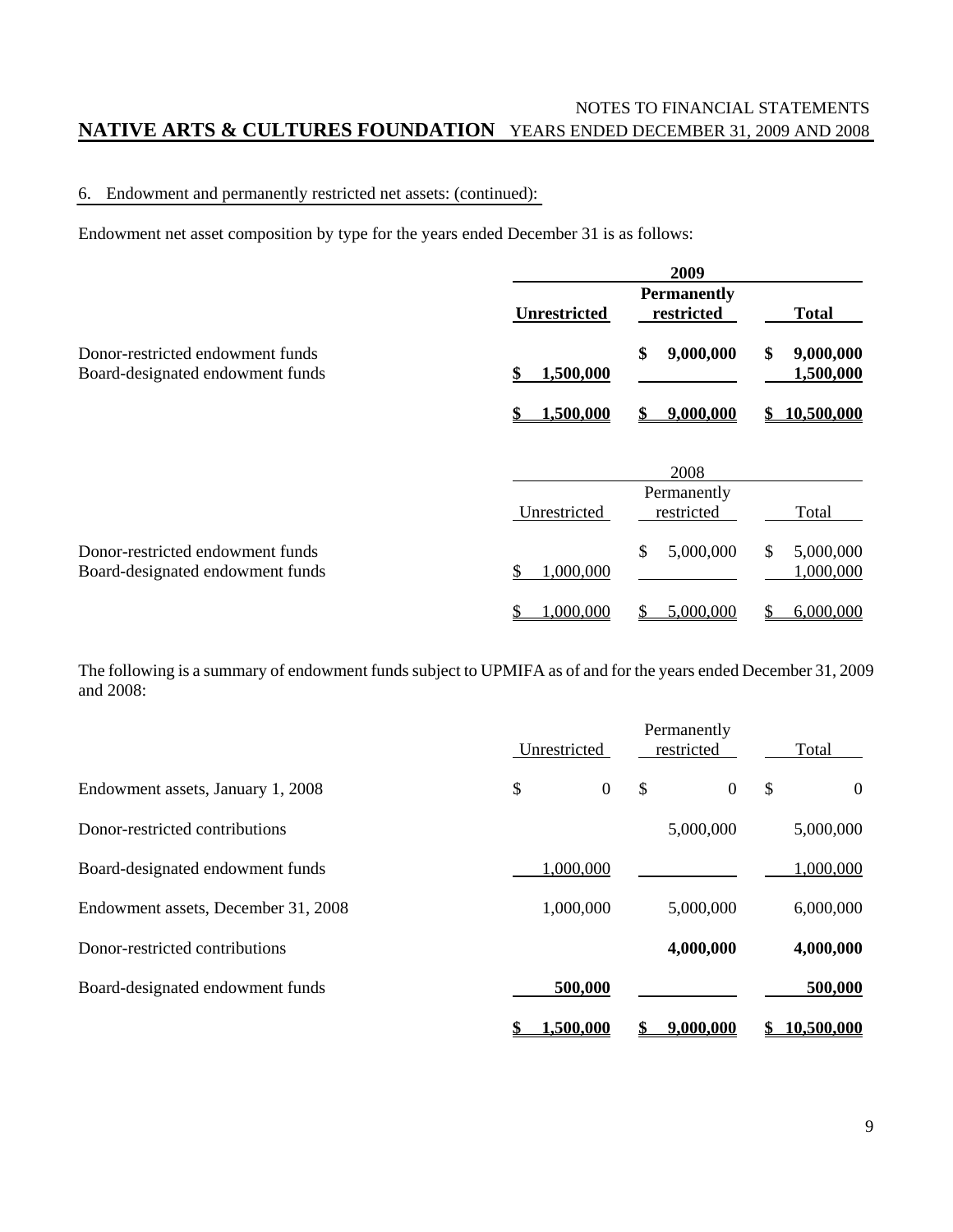

Schechter Dokken Kanter Andrews & Selcer Ltd

Suite 1600

#### INDEPENDENT AUDITOR'S REPORT ON SUPPLEMENTARY INFORMATION

Our audits were made for the purpose of forming an opinion on the basic financial statements taken as a whole. The accompanying supplemental schedule of expenses is presented for purposes of additional analysis and is not a required part of the basic financial statements. Such information has been subjected to the auditing procedures applied in the audits of the basic financial statements and, in our opinion, is fairly stated in all material

100 Washington Avenue South Board of Directors Native Arts & Cultures Foundation Vancouver, WA

Minneapolis, MN

55401-2192

Phone 612-332-5500

Fax 612-332-1529

Andrews + Selar Ltd.

Schechter Dokken Kanter

respects in relation to the basic financial statements taken as a whole.

April 26, 2010

E-mail info@sdkcpa.com

www.sdkcpa.com